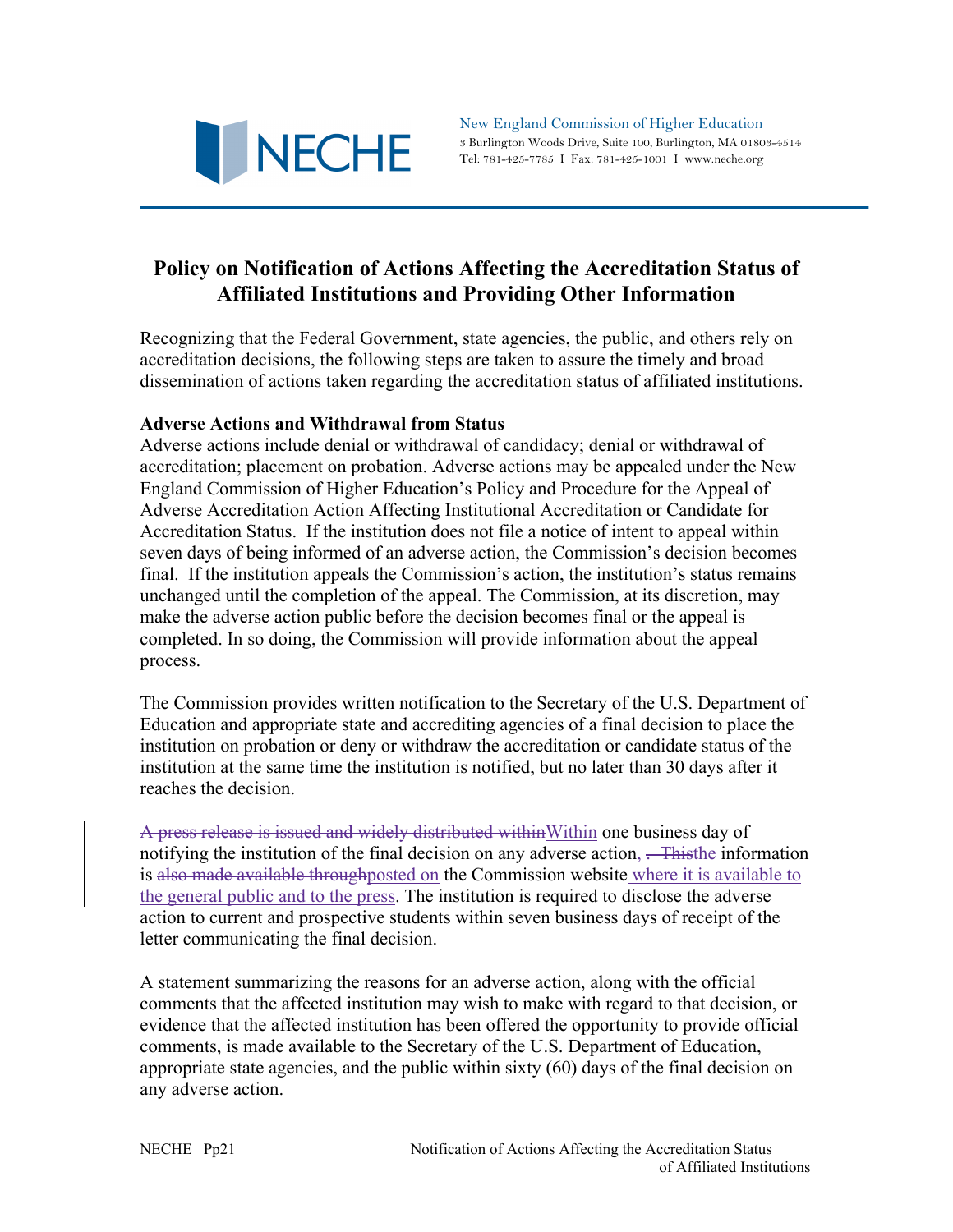An institution may choose to release its own statement regarding the adverse action. The Commission may make public the letter notifying the institution of the adverse action and may issue a press release and/or-public statement.

## **Voluntary Withdrawal from Status**

The Secretary of the U.S. Department of Education, appropriate state and accrediting agencies, and the public are informed within ten (10) days of a decision by a candidate or accredited institution to voluntarily withdraw from its status or to let its accreditation or candidacy status lapse. Notice is also included in subsequent notices of Commission actions as well as on the Commission website http://neche.org.

## **Other Actions**

The Secretary of the U.S. Department of Education, appropriate state agencies, and appropriate accrediting agencies are informed within thirty (30) days of final actions granting candidacy or accreditation, reaffirming candidacy or accreditation, and changes in accreditation status, e.g., moving to the higher degree level. This information is also made available to the public on the Commission website and is otherwise widely distributed.

### **Other Information**

Annually, to provide the Secretary of Education with a membership roster of affiliated institutions, the Commission updates its entries in the institutional database maintained by the U.S. Department of Education.

Upon request of the Secretary, the Commission will provide information regarding an accredited or candidate institution's compliance with its program responsibilities under Title IV of the Higher Education Opportunity Act, including its eligibility to participate in such programs, for the purpose of assisting the Secretary in resolving problems with the institution's participation in these programs.

The Commission also will provide the Secretary information regarding any change in its policies, procedures, or accreditation standards that might alter its scope of recognition or compliance with federal regulations.

If requested, the Commission will provide the Secretary a summary of major accrediting activities during the past year.

Also Finally, as required by federal regulation, the Commission will respond to requests from the Secretary of Education for information that may bear upon an accredited or candidate institution's compliance with its Title IV HEA program responsibilities, including the eligibility of the institution to participate in Title IV HEA programs. The Commission will also notify the Secretary of the name of an institution or program that it has reason to believe is failing to meet its Title IV program responsibilities or is engaged in fraud or abuse, along with the Commission's reasons for these concerns. Except in cases when the matter warrants a confidential report to the Secretary of Education, the